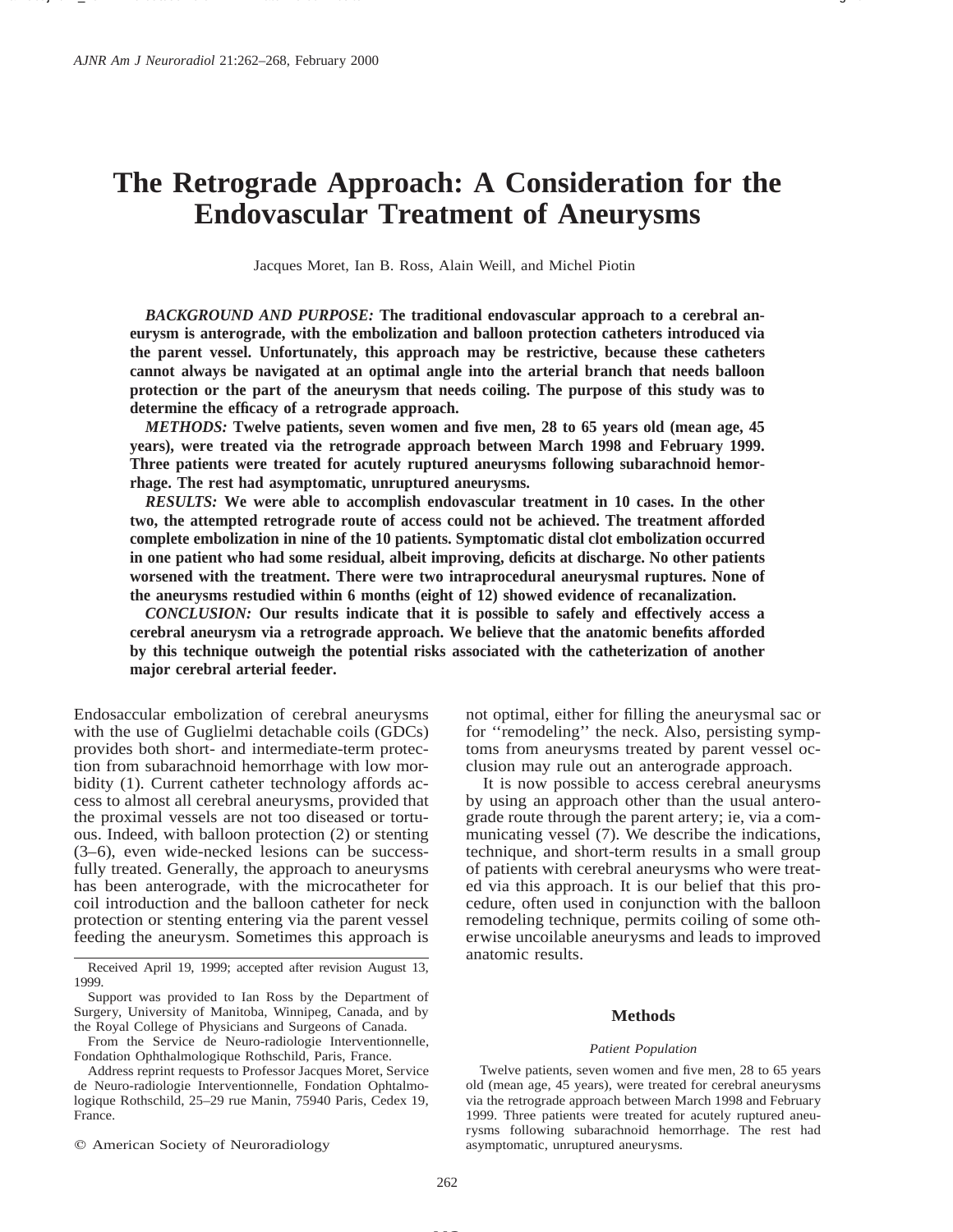#### *Aneurysmal Characteristics*

Aneurysms were located in both the posterior and anterior circulations, and all, in the opinion of the senior author, had configurations that required a retrograde approach, using either the embolization or balloon protection catheter for optimal management. The lesions were located on or upstream from the circle of Willis. Given the anatomic constraints dictated by percutaneous access to the cerebral circulation from the internal carotid artery (ICA) and vertebrobasilar systems, this technique was not considered for aneurysms of the middle cerebral artery (MCA) or those beyond the A1 and P1 segments of the anterior cerebral artery (ACA) and posterior cerebral artery (PCA), respectively. Open communicating arteries to the vessel harboring the aneurysm and a good proximal vessel, with minimal tortuosity, were required to successfully access the aneurysm in a retrograde fashion from a different circulation. Of note, two patients (cases 9 and 10) had undergone previous bilateral vertebral artery (VA) occlusions for difficult aneurysms in the area of the basilar bifurcation. These aneurysms had continued to grow and required further treatment. The retrograde approach was the only option for these patients.

#### *Procedure*

*Anticoagulation*.—All patients received an intravenous heparin bolus of 5000 IU followed by a continuous infusion of 2500–3000 IU/h. The activated clotting time (ACT) was checked intermittently throughout the procedure and the heparin was titrated to keep the ACT close to 300 seconds. Those patients who had not suffered a recent subarachnoid hemorrhage also received an intravenous bolus of 250 mg of acetylsalicylic acid (ASA) at the start of the procedure. All patients were kept on subcutaneous fractionated heparin for 1 week and oral ASA for 1 month after the procedure.

*Devices*.—We generally preferred the Tracker-10 microcatheter (Target Therapeutics/Boston Scientific, Fremont, CA) for coil delivery and the Solstice Balloon Occlusion System (Medtronic MIS, Sunnyvale, CA) for remodeling. While this system is no longer available commercially, several balloon catheters of similar design are under development by other manufacturers. Guidewires were carefully chosen according to the demands of the case. The Transend 0.014-inch wire (Target Therapeutics) for the Tracker-10 catheter was used in all cases, although we switched to a Terumo 0.012-inch guidewire (Terumo Corp, Tokyo, Japan) with a 90° angle when the navigation was unsuccessful with the Transend. For the Solstice balloon catheter, the standard Quicksilver wire, which is provided with the Solstice Balloon Occlusion System, was often adequate, although a Terumo 0.012-inch or Transend 0.010-inch wire was needed for more difficult navigations. We found that both these guidewires effectively closed the inner lumen of the Solstice catheter to allow for balloon inflation and deflation. As a general rule, we were flexible in terms of our choice of guidewire, not feeling constrained by manufacturers' recommendations. All aneurysms were embolized with GDC-10 microcoils (Target Therapeutics).

*Technique*.—General anesthesia was induced in all cases. Patients then underwent full angiographic cerebral evaluations, which included a high-resolution 3D rotational study, using the Integris BN 5000 biplane system (Philips Medical Systems, Best, the Netherlands). Our general preference was for bifemoral catheterization with short introducer sheaths, followed by guiding catheters in the appropriate cervical trunks of the feeding arteries. All aneurysms in this series had a complex anatomy, with features such as wide necks, adjacent arterial branches, and irregularly shaped sacs. In all but three cases, both embolization and balloon protection catheters were required. A standard microcatheter technique, using biplane fluoroscopy with roadmapping, was employed. The remodeling technique has been described elsewhere (2).

*Indications*.—As mentioned above, all aneurysms, in the senior author's opinion, had an anatomy that dictated an unconventional approach with a microcatheter. This was usually because an arterial branch adjacent to the aneurysm that needed balloon protection was at an angle that was best protected by a nonanterograde approach with the balloon protection catheter (Fig 1). Sometimes the technique was chosen for aneurysms that could not be completely embolized, because the catheter could not be navigated, via an anterograde route, into a critical part of the aneurysm (Fig 2).

#### *Clinical and Angiographic Follow-up*

Each patient was scheduled for a follow-up angiogram at 3 months. A Glasgow Outcome Scale score was recorded for all patients at the time of discharge from the hospital (8).

### **Illustrative Cases**

### *Case 6*

A 50-year-old woman with a history of smoking was imaged because of headaches. An aneurysm at the basilar bifurcation was detected, and a subsequent angiogram showed that it had a wide neck (Fig 1). The patient was referred to our institution for endosaccular coiling. The bifurcation had a perfect ''T'' shape, with both P1 segments of the PCAs coming off the terminal basilar artery (BA) at right angles. Because of this orientation, and the fact that the patient had two good posterior communicating arteries (PCom), we believed we would achieve optimal positioning of the remodeling balloon by placing it across the tip of the BA, bridging one P1 to the other. Accordingly, after a guiding catheter had been placed in the right ICA, the balloon was navigated up the ICA into the right PCom, and then from the right P1 across the neck of the aneurysm into the left P1. The guidewire was positioned in the left P2 for stability. Then a catheter was inserted into the right VA and another microcatheter was introduced into the aneurysm. This orientation of the balloon allowed us to reposition the embolization catheter in front of and behind the balloon toward the end of the coiling, to effect an anatomic recreation of the normal anatomy. The patient suffered no ill effects from the procedure and was discharged from the hospital after 5 days.

# *Case 4*

A 47-year-old woman had first presented 6 months earlier with a left-sided visual field defect. She was imaged and found to harbor a large supraclinoid ICA aneurysm on the left and two smaller ones on the right. The left-sided aneurysm was successfully coiled (Fig 2), and the patient returned for treatment of the right-sided lesion. It was thought that the larger, more irregular aneurysm on the lateral wall was the more dangerous one, so we next proceeded there. Because the aneurysm had a fairly large neck, a balloon catheter was introduced through a guiding catheter in the right ICA. Next, the aneurysm was inserted with a Tracker 10 catheter, via the same arterial route, and the aneurysm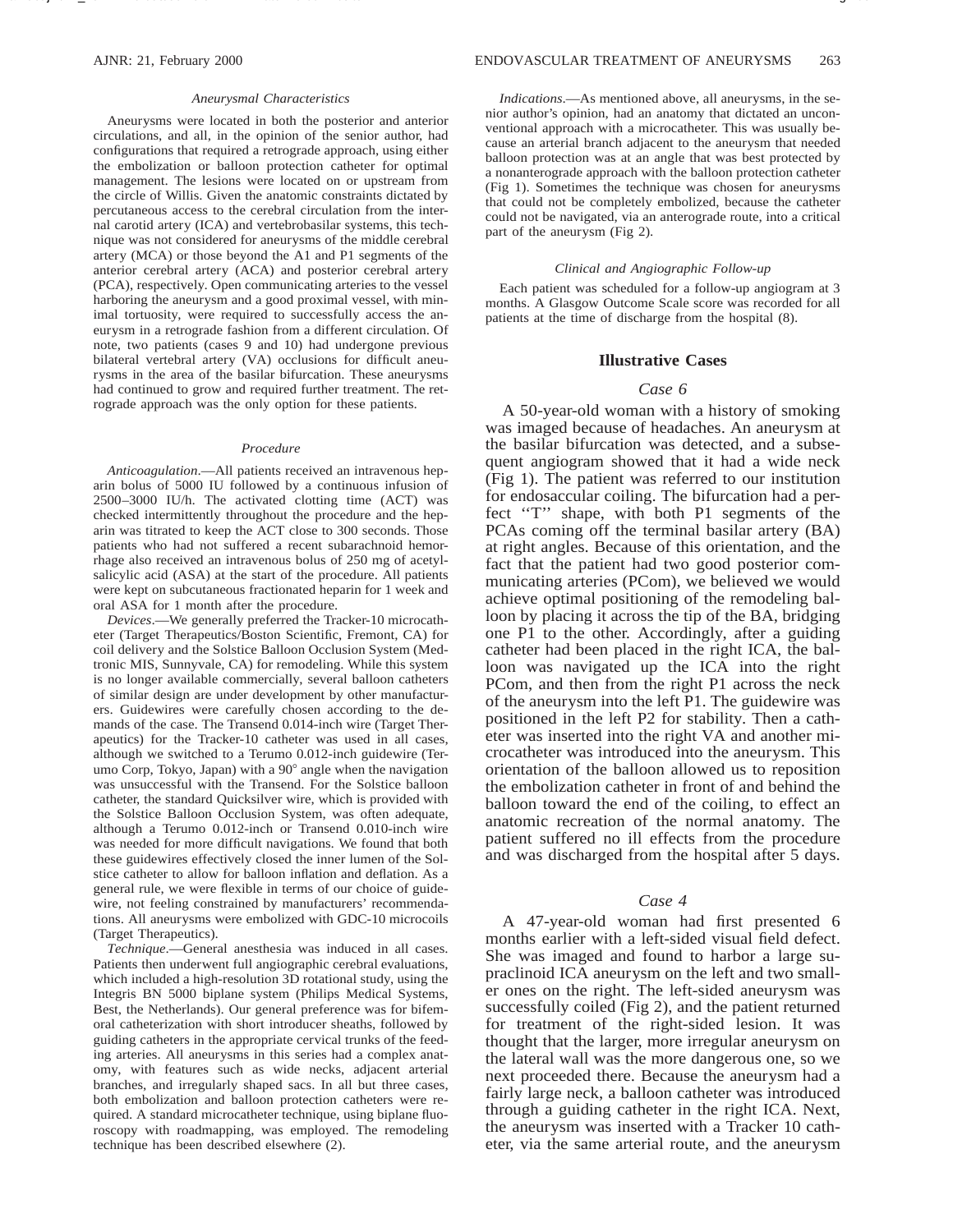

Name /ajnr/21\_102 02/03/00 10:04AM Plate # 0 com osite g 264 # 3

FIG. 1. Case 6.

A, Anteroposterior right vertebral angiogram shows a large wide-necked aneurysm at the basilar tip; B, lateral view of same; C, 3D reconstruction, lateral view, note width of neck in anteroposterior diameter; D, anteroposterior view of microcatheter, with coil ready for deployment, introduced into aneurysm via right VA; also visible is the remodeling balloon catheter with guidewire, introduced via the right ICA, then coursing through the PCom, right P1, and across the neck of the aneurysm, with the wire extending into the left P1 and P2; E, schematic illustration of catheter deployment; F, final phase of embolization, just before detachment of last coil (arrow on proximal marker of embolization catheter), with remodeling balloon inflated, anteroposterior view; G, lateral view of same, note how the top of the BA has been remodeled with the balloon, reconstructing the normal vascular lumen; H, final postembolization anteroposterior vertebral angiogram; I, same, lateral view, note the curve of the top of the BA and the proximal P1 due to balloon remodeling.

was coiled. The catheter naturally "fell" into the posterior and superior lobe of the aneurysm and good packing of this portion of the aneurysm was achieved. Only a few loops of a GDC went into the anterior and inferior lobe. Further efforts to reposition the microcatheter into this lobe were futile and it was believed that the coiling was not yet adequate. After further study of the anatomy, including a 3D angiogram, it was decided to approach the aneurysm from the posterior circulation. With the balloon catheter kept in the ICA, a guiding catheter was placed in the right VA and the embolization catheter was navigated up the BA, into the right P1, then to the right PCom, the right ICA, and directly into the anterior and inferior lobe of the aneurysm. The navigation was not facile, but upon arrival at the origin of the PCom, in the ICA, the catheter fell quite naturally into the anterior and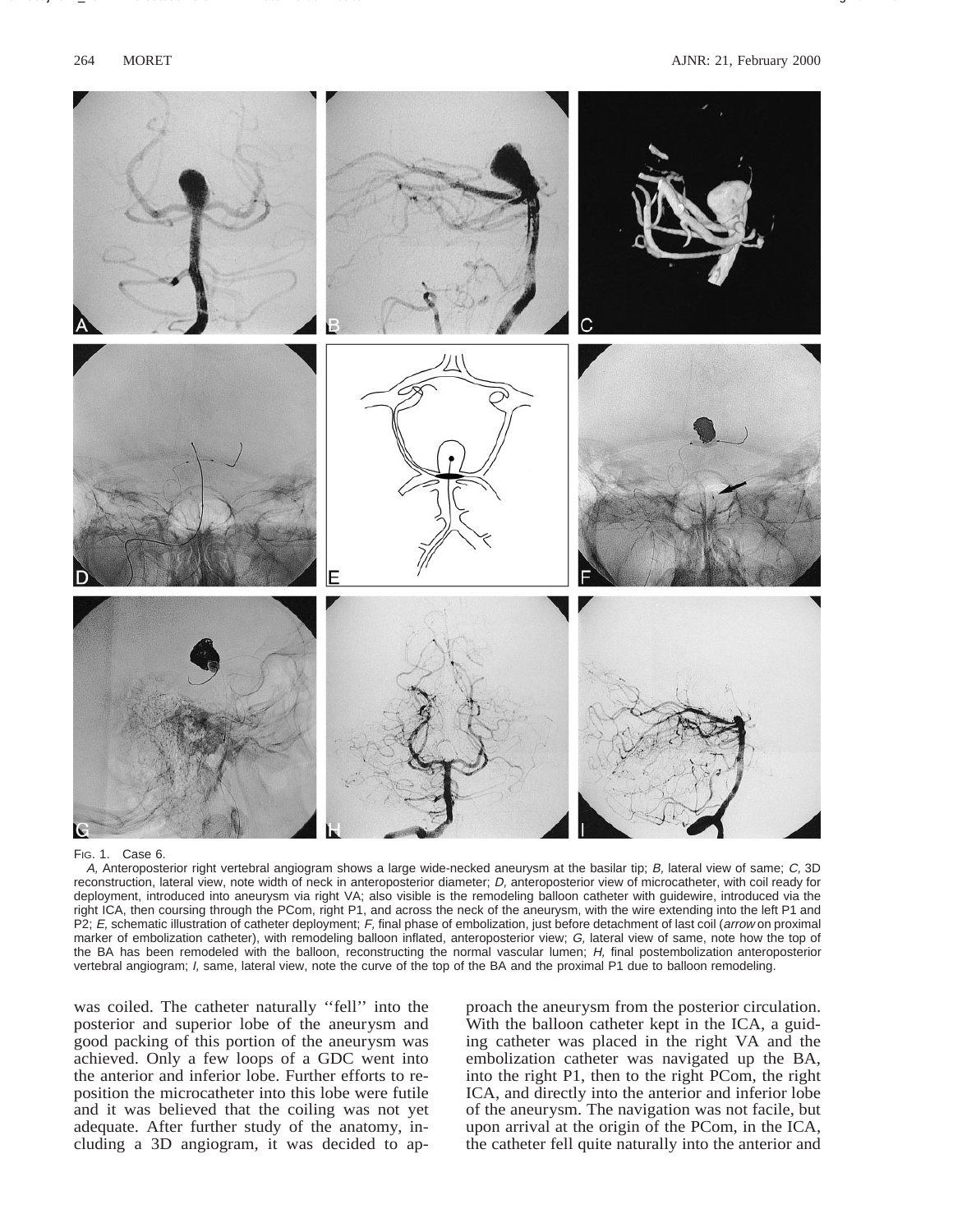

Name /ajnr/21\_102 02/03/00 10:04AM Plate # 0 com osite g 265 # 4

arrow) as well as coil mass from embolized left ICA aneurysm (wide arrow), gray arrows are orientation markers from the reconstruction; D, same projection, higher magnification, shows nonsubtracted view of balloon and embolization catheters during embolization of anterior lobe of the lateral-wall aneurysm; the balloon catheter and wire are coming up the ICA and extending into the MCA (white arrows); the embolization catheter, which has a coil in it, comes up the right VA, into the BA, then into the right P1, PCom, ICA, and aneurysm (black arrows); E, schematic view shows course of balloon and embolization catheters in this case;  $F$ , post-embolization right ICA angiogram shows complete packing of the lateral wall ICA aneurysm; G, post-treatment skull radiograph, anteroposterior view, shows coils in right ICA bilobate aneurysm.

inferior lobe of the aneurysm (Fig 2D). A rather dense packing with a good anatomic result was thereby achieved. The patient tolerated the procedure without complication. She was readmitted 2 months later, at which time the coils appeared stable, and the third aneurysm was embolized.

# **Results**

# *Treatment Efficacy*

No meaningful statistical analysis is possible with such a small number of patients. The data are presented in the Table.

In two patients, the retrograde catheterization failed. In one of these patients (case 11), the aneurysm was reaccessed, at the same sitting, from a

conventional anterograde approach and was successfully embolized. In the other patient (case 9), the procedure was aborted because a small, asymptomatic, intraprocedural rupture occurred. The patient will be readmitted in the near future for another attempt.

Of the 10 aneurysms that were successfully accessed via this approach, 80% were completely occluded at the time of treatment. One patient in whom embolization was incomplete (case 5) had a particularly challenging aneurysm, the treatment of which had to be aborted before total occlusion could be achieved. This was because the aneurysm ruptured intraoperatively and the patient then suffered distal clot embolization. The other incompletely treated patient (case 10) had a difficult anat-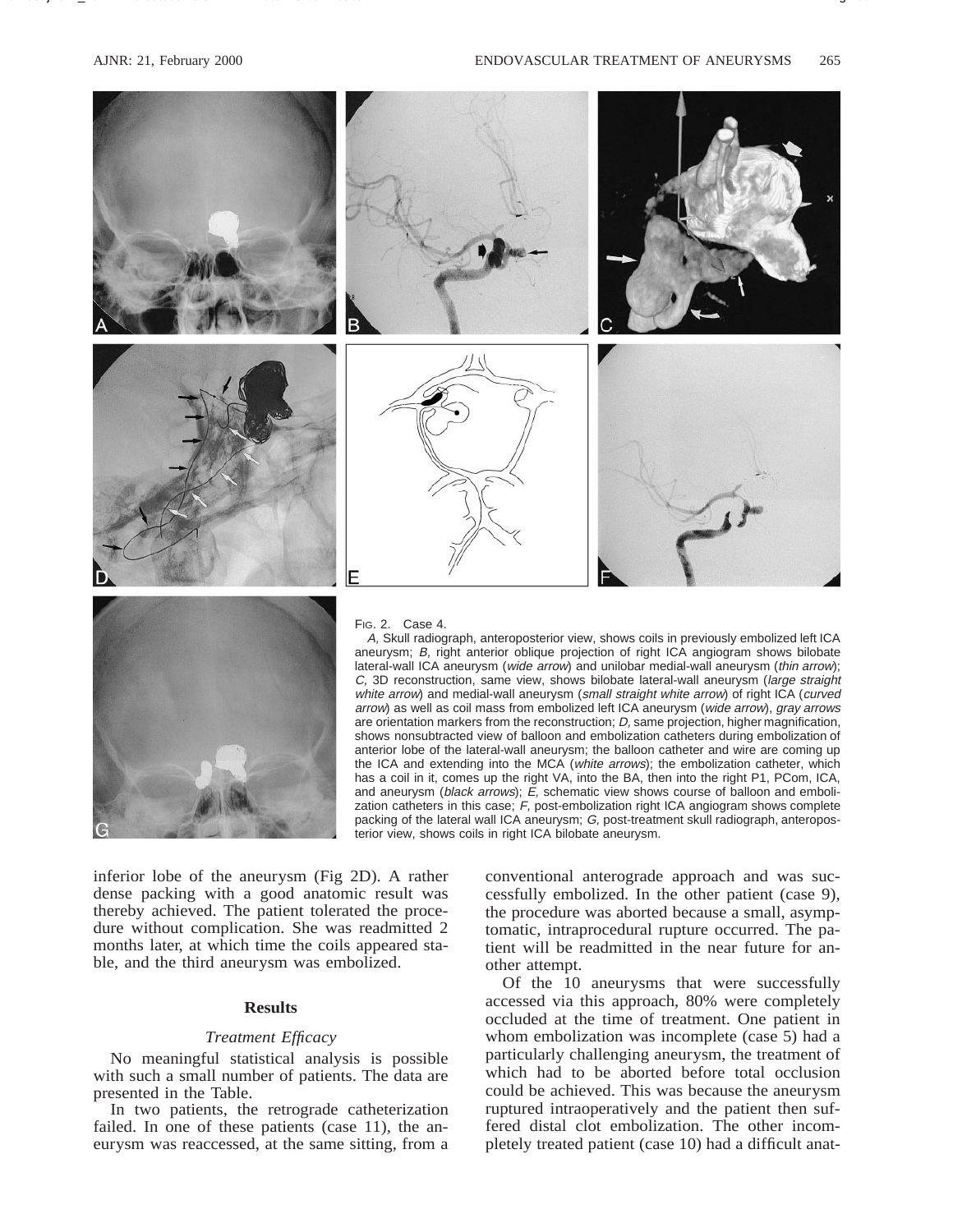|  |  |  |  | Data in 12 patients with cerebral aneurysms treated via nonanterograde approach |
|--|--|--|--|---------------------------------------------------------------------------------|
|  |  |  |  |                                                                                 |

| Case           | Subarachnoid<br>Hemorrhage      | Aneurysm Location | for Embolization<br>Catheter | Route of Access Route of Access<br>for Balloon<br>Catheter | Percentage of Occlusion | Outcome  |
|----------------|---------------------------------|-------------------|------------------------------|------------------------------------------------------------|-------------------------|----------|
|                | Yes $(H & H \text{ grade } I)$  | R. PICA           | R. vert.                     | L. vert.                                                   | 100                     | Good     |
| $\overline{2}$ | N <sub>0</sub>                  | R. ICA bif.       | R. ICA                       | L. ICA                                                     | 100                     | Good     |
| 3              | N <sub>0</sub>                  | L. SCA            | R. vert.                     | L. ICA                                                     | 100                     | Good     |
| 4              | N <sub>o</sub>                  | R. ICA PComm      | R. vert.                     | R. ICA                                                     | 100                     | Good     |
| 5              | N <sub>0</sub>                  | L. ICA PComm      | L. ICA                       | R. ICA                                                     | 90                      | Moderate |
| 6              | N <sub>0</sub>                  | Basilar bif.      | R. vert.                     | R. ICA                                                     | 100                     | Good     |
| $\overline{ }$ | N <sub>o</sub>                  | Basilar bif.      | L. vert.                     | L. ICA                                                     | 100                     | Good     |
| 8              | Yes $(H & H$ grade IV)          | Basilar bif.      | L. vert.                     | R. ICA                                                     | 100                     | Poor     |
| 9              | N <sub>0</sub>                  | Basilar bif.      | R. ICA                       | N/A                                                        | Failure                 | Good     |
| 10             | Yes $(H & H \text{ grade III})$ | L. SCA            | R. ICA                       | N/A                                                        | 80                      | Moderate |
| 11             | N <sub>o</sub>                  | R. ICA bif.       | R. ICA                       | L. ICA                                                     | Failure, but 100% via   | Good     |
|                |                                 |                   |                              |                                                            | conventional approach   |          |
| 12             | N <sub>0</sub>                  | Basilar bif.      | L. vert.                     | R. ICA                                                     | 100                     | Good     |

Name /ajnr/21\_102 02/03/00 10:04AM Plate # 0 com osite g 266 # 5

Note.—H & H indicates Hunt and Hess score; PICA, posterior inferior cerebellar artery; vert, vertebral artery; ICA, internal carotid artery; bif, bifurcation; SCA, superior cerebellar artery; PComm, posterior communicating artery; NA, not accessed.

omy, owing to a dissecting aneurysm of the left superior cerebellar artery. Because he had undergone previous bilateral VA occlusions, it was considered too dangerous to insert catheters into both PComs, one for the embolization catheter the other for a remodeling balloon. Since the patient was dependent on his upper BA for perfusion of the posterior fossa, and we could not protect it with a balloon, it was decided that an aggressive coiling in the area of the aneurysm was best avoided. Of interest, the aneurysm eventually thrombosed completely (see below).

Although no data are available on the stability of the embolizations in this series, there is no reason to believe that it should be different from that seen after more conventional, anterograde remodeling (2).

## *Complications Related to Technique*

*Thromboembolic Events*.—One patient (case 5) suffered a thromboembolic event as the result of treatment. This occurred in the territory of the vessel upon which the aneurysm was located, after a small intraoperative aneurysmal rupture required reversal of heparin. There were no embolic events in the territory of the vessel used for access for the nonanterograde route of access.

*Rupture of Aneurysmal Sac*.—Two intraoperative ruptures occurred (cases 5 and 9). The hemorrhages were small and easily controlled in both cases. One patient (case 5) deteriorated as a result of a distal thromboembolism after his heparin was reversed. The aneurysm in this case was already partially coiled and the bleeding was stopped with the aid of the remodeling balloon. The other patient suffered no ill effect. The small perforation in the aneurysm in this case was caused by a 0.010-inch guidewire during initial catheterization of the aneurysm. The small rupture sealed rapidly, although

the heparin had to be antagonized and the procedure aborted.

#### *Clinical Outcome*

Only one patient (case 5) deteriorated as a result of treatment. He awoke with dysphasia and rightsided hemiparesis that gradually improved over the following days. While he left the hospital under his own locomotion 2 weeks after treatment, he had some residual right-sided hemiparesis and dysphasia. No aneurysmal ruptures occurred in any of the treated patients.

#### *Follow-up Angiography*

At the time of this writing, eight of the 12 patients have undergone early follow-up angiography. All lesions that were 100% occluded at the end of treatment remained so (six of six). In one patient (case 10), a complex dissecting aneurysm in the region of the left superior cerebellar artery, previously treated with bilateral VA occlusion, was considered to be only 80% occluded at the end of treatment. Follow-up angiography, however, showed that the aneurysm had become completely thrombosed. The other patient in whom the original coiling procedure had to be aborted before any coils could be deployed (case 9) expectedly showed a persistent aneurysm when she was restudied several months later.

#### **Discussion**

#### *Treatment Feasibility*

This series confirms that it is possible to access an aneurysm using an unconventional approach, crossing over from another major cerebral artery via a communicating artery. This allows for opti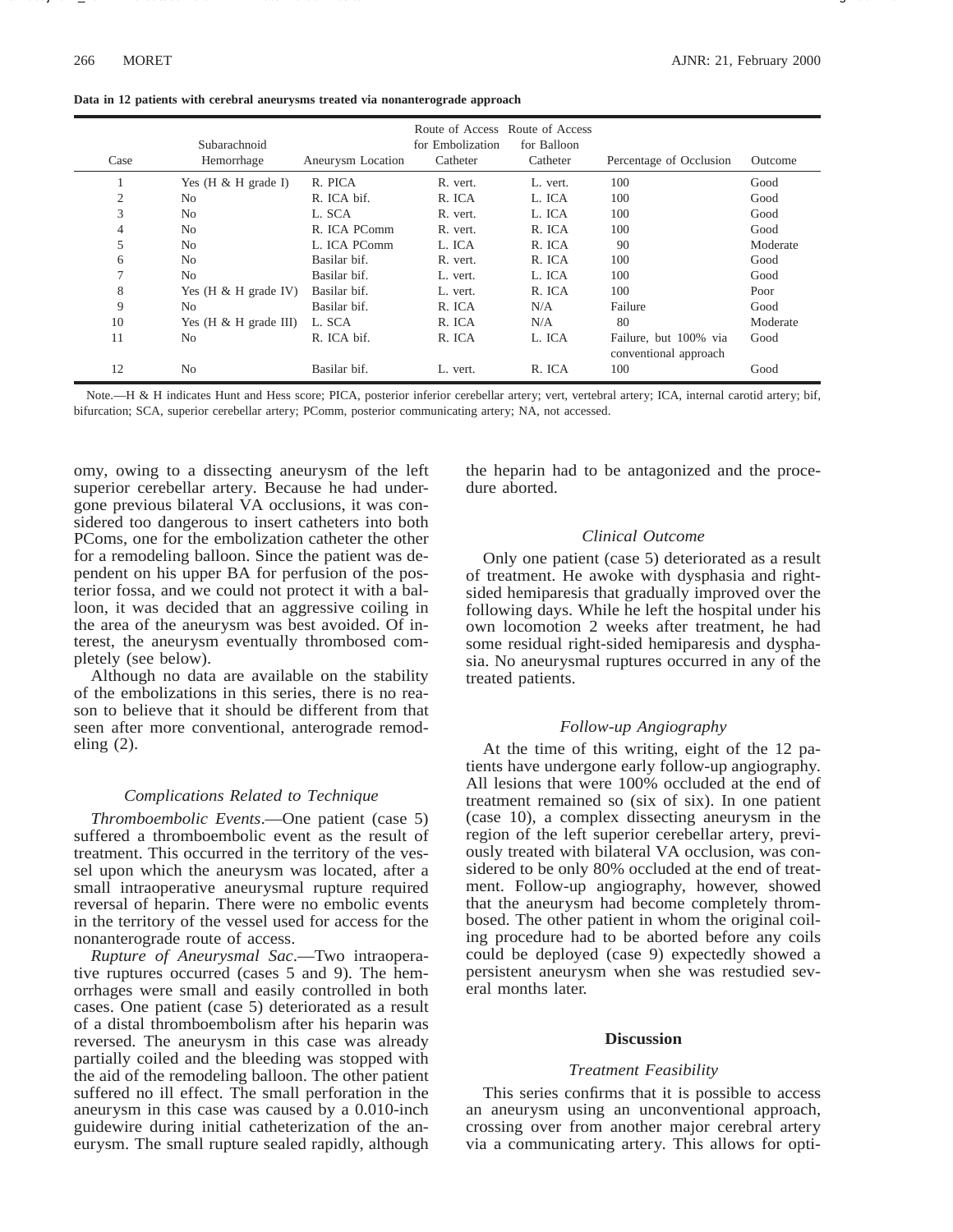mal GDC coiling and, if necessary, balloon remodeling.

Name /ajnr/21\_102 02/03/00 10:04AM Plate # 0 com osite g 267 # 6

#### *Treatment Efficacy*

The technique described was developed to allow for optimal treatment of aneurysms that otherwise were difficult or impossible to access. Given the success rate of embolization in the population studied (nine total occlusions of 12 aneurysms), it seems that the treatment is efficacious. In some patients, a retrograde approach afforded embolization that was otherwise impossible, while in others it allowed for a superior, more complete packing. Given experimental evidence that partial aneurysmal packing is not as protective against rupture as complete packing (9), it seems justifiable to pursue techniques that enable a denser endosaccular embolization to be achieved. It is difficult, however, to improve upon the complication rate from surgery for nonruptured aneurysms in good hands (10, 11). This new approach to embolization should probably, therefore, be reserved for operators with considerable experience in the endovascular treatment of aneurysms.

#### *Complications Related to the Technique*

*Thromboembolic Events*.—The reason for the clots in our one patient is certainly the reversal of heparinization, which was necessitated by a small intraoperative aneurysmal rupture.

*Rupture of the Aneurysmal Sac*.—Our experience indicates that there is minimal direct morbidity when an aneurysm ruptures during coiling if a remodeling balloon is in place (2). As the bleeding was easily controlled in both our cases of intraoperative rupture, and the total amount of subarachnoid clot was small, we do not think that the subarachnoid blood was the direct cause of clinical deterioration in either case. The chain of events that led to a less than good outcome in case 5, however, was set in motion by the rupture, which necessitated the reversal of heparin, which subsequently led to the development of thromboembolism and a stroke. The patient had a partially coiled, widenecked aneurysm that was undoubtedly thrombogenic. Most cases of intraprocedural rupture with a protection balloon in place, however, have had good outcomes in our experience. Although the 17% rate of aneurysmal rupture in this series (two of 12) may raise concerns, the numbers are too small to warrant any conclusions. Furthermore, we do not think that the risk of aneurysmal rupture is significantly elevated by this procedure. Indeed, the risk of a devastating, uncontrollable hemorrhage is probably lessened, as this technique allows us to optimally position the remodeling balloon so that it can be inflated in an emergency to control the bleeding.

#### *Indications for Use of the Technique*

Considerable experience with GDC embolization of aneurysms is necessary to be able to judge when a nonanterograde approach is indicated. We have found that 3D angiography provides valuable anatomic information that helps us to decide at the outset if an aneurysm is able to be coiled and, if it is, to choose an appropriate approach. High-resolution digital subtraction angiography is also necessary to assess the circulation to determine if a nonanterograde approach is even possible. The communicating arteries do not have to be huge, but they should be angiographically determined to be open, and larger than the device to be navigated, before an attempt at navigation is made. A nonanterograde approach should only be considered for those cases in which the anterograde route will not provide adequate access for coiling and remodeling. If the operator does not feel confident or experienced enough to attempt an approach from another vessel, then the patient is perhaps best referred to a surgeon for an opinion on the feasibility of an open approach.

### **Conclusion**

While this technique demands that a catheter be inserted into second major cervical arterial feeder to the brain, with a potential for ischemic complications in another part of the brain, significant advantages in terms of access and anatomic reconstruction are achieved, allowing some otherwise impossible aneurysms to be embolized. With our protocol of heparinization, and a careful microcatheter technique, we do not think that such catheterizations are particularly dangerous. Perhaps newer embolization products, such as cellulose acetate and ethylene vinyl alcohol polymers (12–14), may eventually be easier to deliver than coils, and not demand unconventional routes for their application. For the time being, however, as this technique increases the options for endovascular treatment of cerebral aneurysms, its use should be considered in selected cases. As navigators, and indeed explorers, of the cerebral vasculature, neurointerventionalists should remember the old adage that how one gets to a destination is just as important as, and sometimes more satisfying than, what one does upon arrival.

#### **References**

- 1. Viñuela F, Duckwiler G, Mawad M. Guglielmi detachable coil **embolization of acute intracranial aneurysm: perioperative anatomical and clinical outcome in 403 patients.** *J Neurosurg* 1997;86:475–482
- 2. Moret J, Cognard C, Weill A, Castings L, Rey A. **The ''remodeling technique'' in the treatment of wide neck intracranial aneurysms: angiographic results and clinical follow-up in 56 cases.** *Interv Neuroradiol* 1997;3:21–35
- 3. Higashida RT, Smith W, Gress D, et al. **Intravascular stent and endovascular coil placement for a ruptured fusiform aneurysm of the basilar artery.** *J Neurosurg* 1997;87:944–949
- 4. Lylyk P, Ceratto R, Hurvitz D, Basso A. **Treatment of a vertebral dissecting aneurysm with stents and coils: technical case report.** *Neurosurgery* 1998;43:385–388